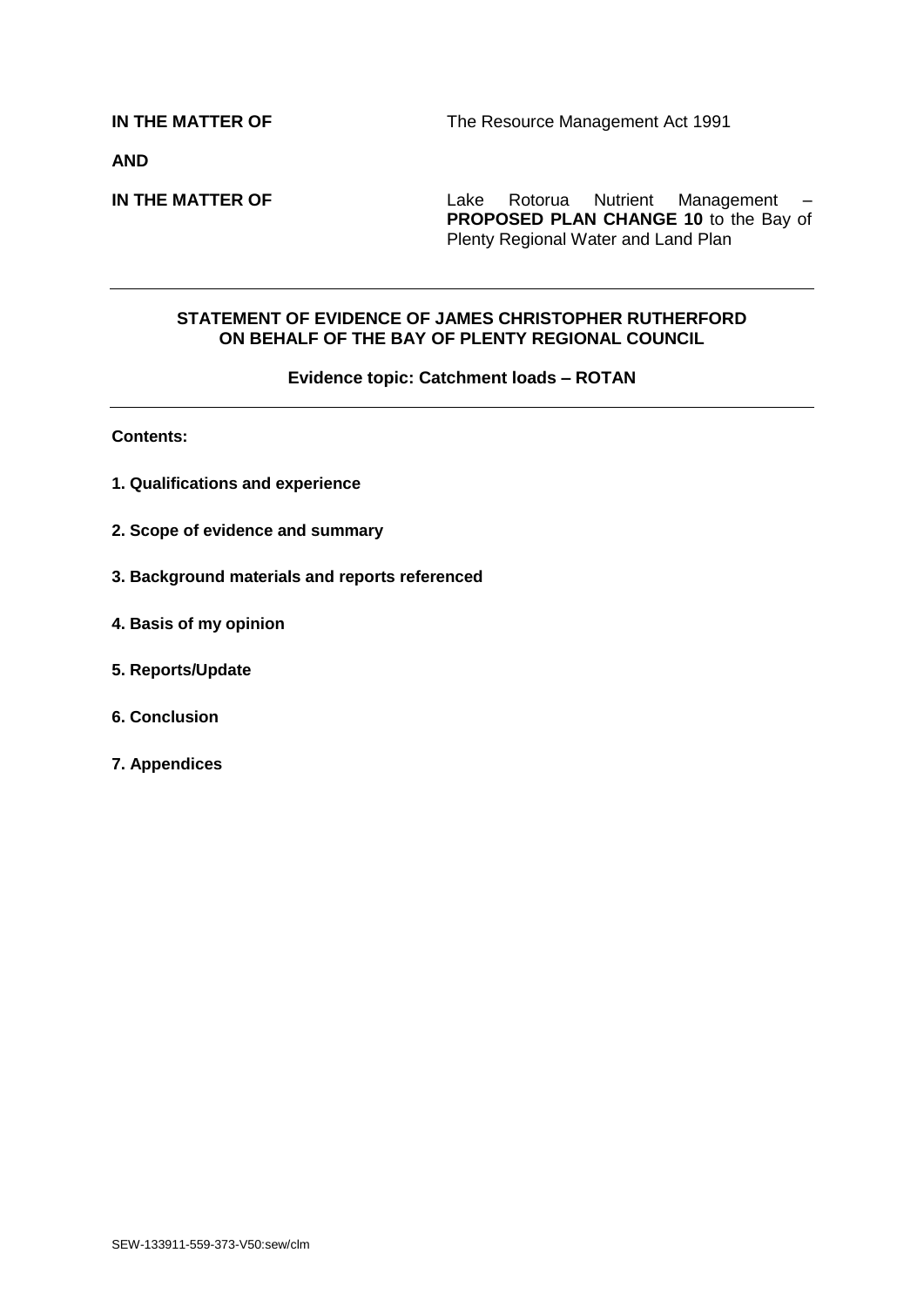## **Qualifications and experience**

- 1. My full name is **James Christopher RUTHERFORD**. I am an emeritus principal scientist employed part time by the National Institute of Water and Atmospheric Research (NIWA) as a catchment processes modeller, a position I have held for 43 years.
- 2. I have been involved in developing and applying computer models of water and nutrient movement through catchments, water quality and ecosystem health in rivers, lakes and estuaries. I have also helped design and conduct field and laboratory studies to support modelling.
- 3. I have the following qualifications: BE (hons) and PhD (Engineering Science) from the University of Auckland. I am currently a member of the New Zealand Freshwater Sciences Society and Hydrological Society, and was formerly a member of the Institution of Professional Engineers. I have been a member of the Water Quality Technical Advisory Group (WQ TAG) convened by the Bay of Plenty Regional Council (BoPRC) since its inception in the late 1980s.
- 4. I was involved with research on the Rotorua lakes and their catchments between 1977 and 2005 when I led projects that:
	- (a) identified trends in Lake Rotorua water quality linked to waste water treatment plant discharges,
	- (b) predicted the role of nutrient releases from the lake bed in delaying lake water quality recovery following discharge reductions, and
	- (c) identified increasing trends in stream nitrogen concentrations.

I helped Dr Noel Burns develop the lake Trophic Lake Index (TLI) used by BoPRC and other councils to monitor time trends in the water quality of Lake Rotorua and elsewhere.

5. I have presented evidence at three consent hearings for the Rotorua wastewater treatment plant, and for the Waitangi Tribunal hearings about the discharge of wastewater to the Kaituna River in the late 1980s. I have published 6 papers in scientific journals, presented >16 papers at conferences and written >20 reports on Lake Rotorua.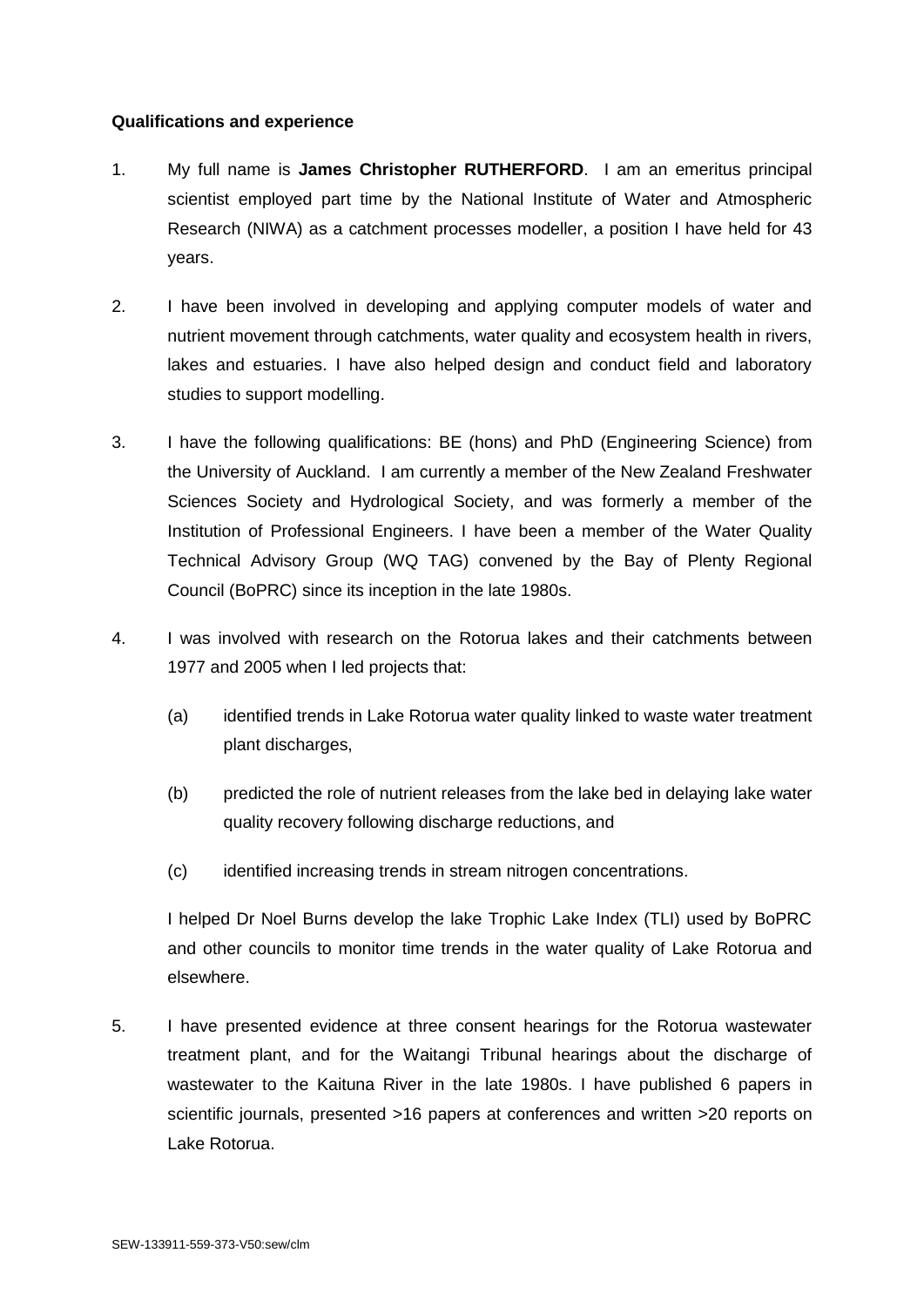- 6. As a member of the WQ TAG, I helped set the nitrogen load target for Lake Rotorua; identify the need to control of both nitrogen and phosphorus loads, and set limits on nitrogen and phosphorus loads from wastewater.
- 7. I have read the Expert Witness Code of Conduct set out in the Environment Court's Practice Note 2014 and I agree to comply with it. I confirm that the issues addressed in this statement of evidence are within my area of expertise, except where I state I am relying on the specified evidence of another person. I have not omitted to consider material facts known to me that might alter or detract from my expressed opinion.

## **Scope of Evidence and Summary**

- 8. My evidence concerns the effects that land use has on nitrogen losses within the catchment, and what proportion of those losses reaches the lake. Nitrogen is a plant nutrient that affects lake water quality as discussed by Professor Hamilton in his evidence.
- 9. My evidence addresses four questions:
	- (a) Are the results of modelling work reported in 2011 still valid?
	- (b) What proportion of the total nitrogen loss reaches the lake?
	- (c) Will the nitrogen reductions in PC10 meet the lake load target?
	- (d) How quickly will lake loads decrease after PC10 comes into force?
- 10. As part of my research at NIWA during the mid-1990s I instigated and led development of the computer model ROTAN (ROtorua and TAupo Nitrogen model). ROTAN uses OVERSEER<sup>®</sup> to estimate nitrogen losses from farmland, and then routes water and nitrogen through groundwater and streams to the lake, taking account of attenuation. ROTAN is calibrated to match monitored stream nitrogen  $concentrations$  using groundwater residence times<sup>1</sup> and aquifer boundaries<sup>2</sup>

-

<sup>&</sup>lt;sup>1</sup> Morgenstern, U.; Daughney, C.J.; Leonard, G.; Gordon, D.; Donath, F.M.; Reeves, R. (2015). Using groundwater age and hydrochemistry to understand sources and dynamics of nutrient contamination through the catchment into Lake Rotorua, New Zealand. *Hydrology & Earth Systems Science 19: 803-822.*

<sup>2</sup> White, P.A., Rutherford, J.C. (2009) Groundwater catchment boundaries of Lake Rotorua. *GNS Science report, 2009/75LR for Environment Bay of Plenty.*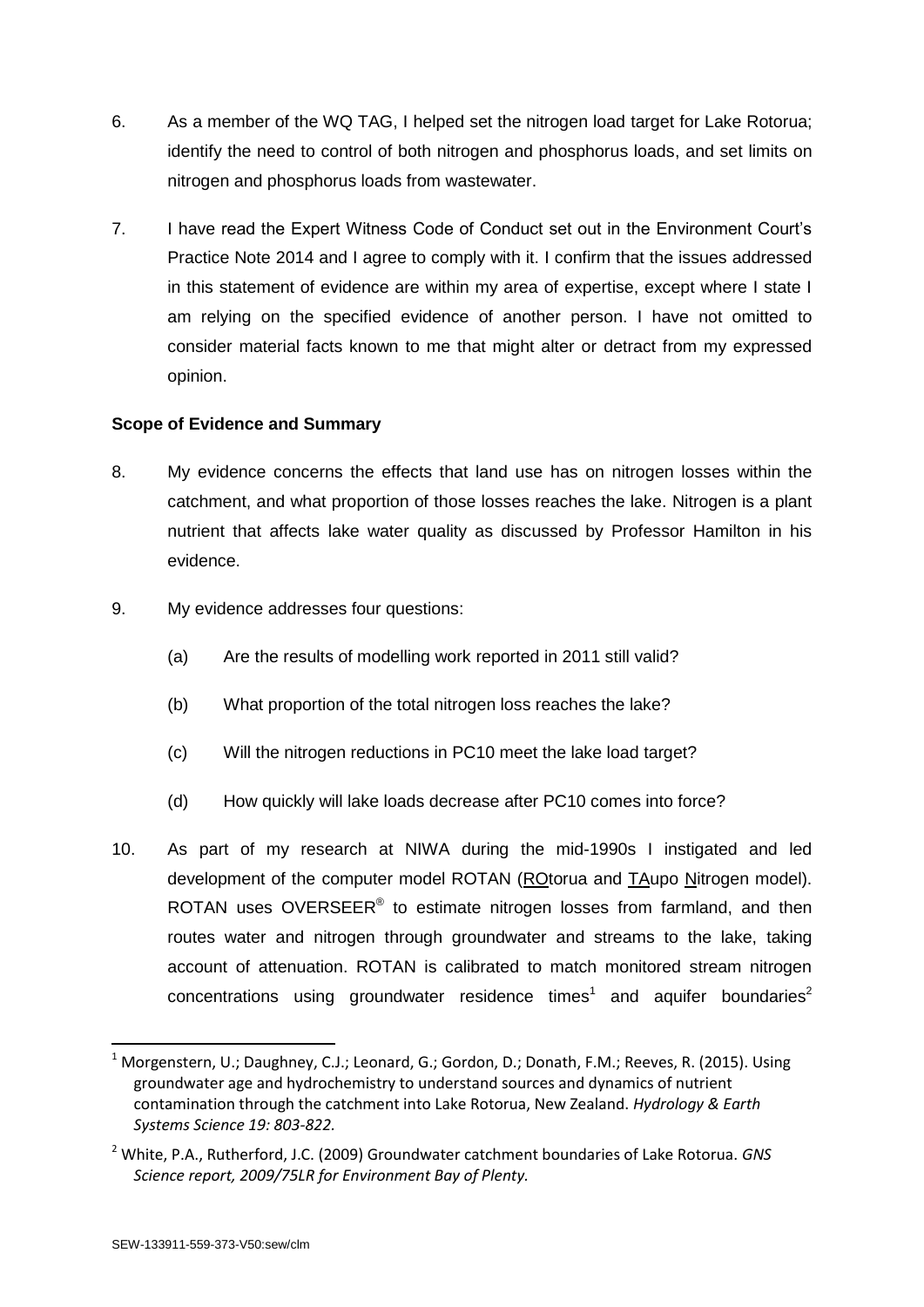published by GNS-Science. ROTAN was developed because none of the models available at the time was capable of incorporating OVERSEER<sup>®</sup> and modelling groundwater using the available information.

- 11. Between 2009 and 2011 BoPRC contracted NIWA to calibrate and test ROTAN in the Rotorua catchment (hereafter called the ROTAN-2011 study). OVERSEER version 5.4.2 was used in the ROTAN-2011 study, being the current version at that time. Results are contained in three NIWA reports on hydrology and historic farming<sup>3</sup>, nitrogen calibration<sup>4</sup> and scenario modelling<sup>5</sup>. The ROTAN-2011 study informed the PC10 process by estimating the reductions in nitrogen loss required to meet the target lake load, together with the likely rate of recovery.
- 12. Since 2011 OVERSEER has been upgraded and version 5.4.2 is no longer supported. BoPRC is using OVERSEER version 6.2.0 in the PC10 process. I understand from Alastair MacCormick that OVERSEER version 6.2.0 calculates nitrogen losses from dairy and dry stock farms in the Rotorua catchment that are, on average, 88% higher than losses calculated using OVERSEER version 5.4.2.
- 13. In March 2016 BoPRC contracted NIWA to recalibrate ROTAN using OVERSEER version 6.2.0, together with revised groundwater boundaries and recent stream monitoring data.
- 14. Recalibration of the ROTAN-2011 model proved impossible within the time available because of a requirement for extensive reprogramming. This was necessitated following upgrades made by ESRI to the ArcGIS software in ROTAN, and by Microsoft to the Visual Basic and Microsoft Access components. Reprogramming of ROTAN is currently being undertaken by the University of Waikato to provide dailyweekly nitrogen loads for their lake water quality models, but that work is incomplete to-date.
- 15. NIWA was, therefore, commissioned to develop a simplified version (hereafter referred to as ROTAN-Annual) and calibrate it using: OVERSEER version 6.2.0

-

<sup>&</sup>lt;sup>3</sup> Rutherford, J.C.; Tait, A.; Palliser, C.C.; Wadhwa, S.; Rucinski, D. (2008). Water balance modelling in the Lake Rotorua catchment. *NIWA Client Report HAM2008-048*. Hamilton.

<sup>&</sup>lt;sup>4</sup> Rutherford, J.C.; Palliser, C.C.; Wadhwa, S. (2009). Nitrogen exports from the Lake Rotorua catchment – calibration of the ROTAN model. *NIWA Client Report HAM2009-019.* Hamilton.

<sup>&</sup>lt;sup>5</sup> Rutherford, J.C.; Palliser, C.C.; Wadhwa, S. (2011). Prediction of nitrogen loads to Lake Rotorua using the ROTAN model. *NIWA Client Report HAM2010-134.* Hamilton.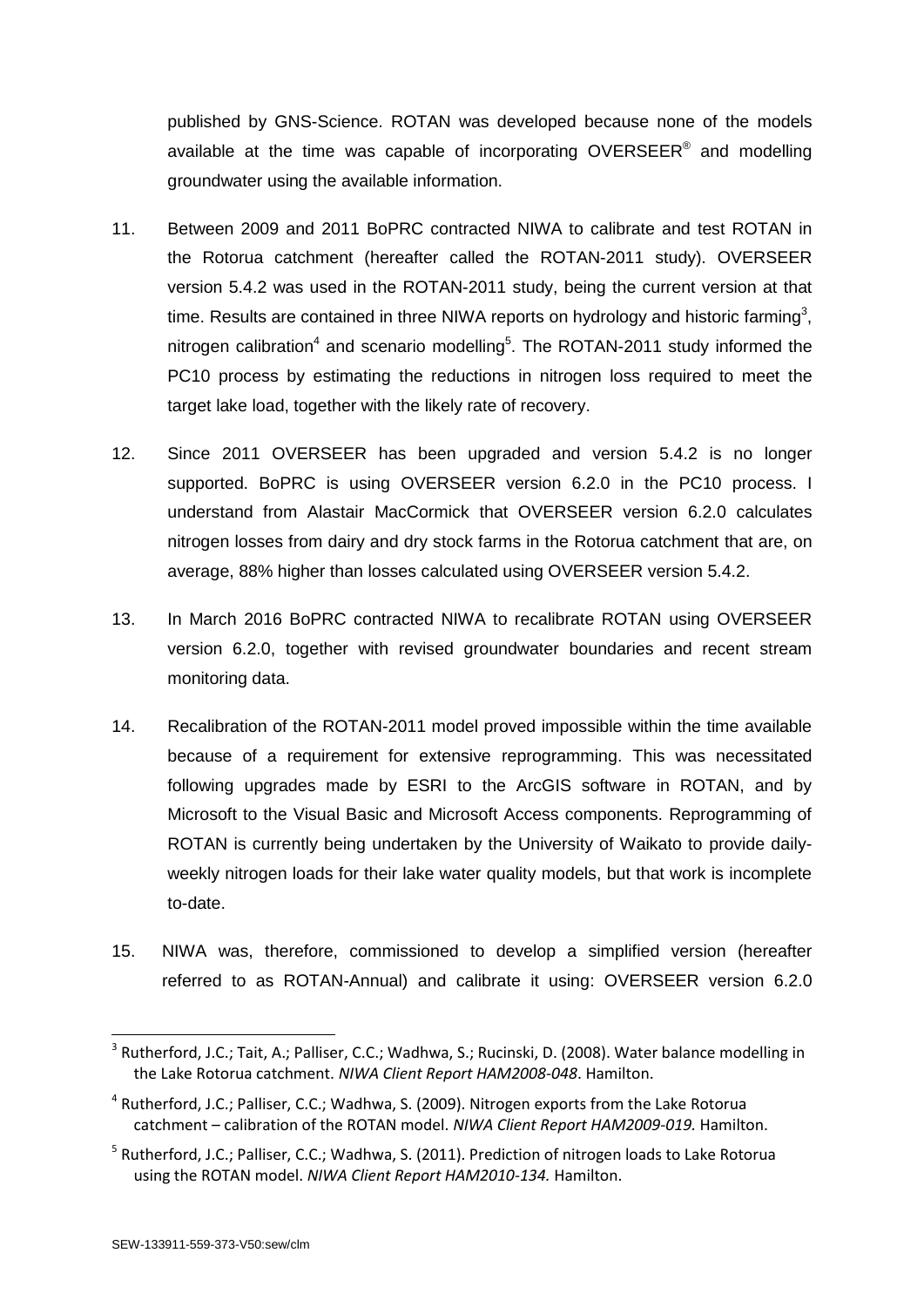nitrogen losses; recent stream monitoring data; revised groundwater boundaries; and updated land use information. Results of that study are found in my report to BoPRC $^6$ .

- 16. My evidence uses nitrogen loss estimates supplied to me by BoPRC. These estimates were made using OVERSEER version 6.2.0 by Alastair MacCormick, Natalie Meidema and Michelle Hosking from BoPRC. The methods used are contained in their report<sup>7</sup>. I contributed to that report by attending a meeting with farmers which reviewed historic land use maps, supplying data on historic stocking rates from my earlier report (Rutherford et al., 2008), and checking results.
- 17. My evidence uses groundwater boundaries estimated by GNS-Science and described in their report<sup>8</sup>. I undertook the water balances calculations that are appended to that GNS-Science report.
- 18. In summary the main conclusions from my report are:
	- (a) Its annual time-step makes ROTAN-Annual consistent with OVERSEER and the target annual load for Lake Rotorua, and suitable to support the PC10 process.
	- (b) In the model, water and nitrogen travel to the lake by three pathways: quickflow, slowflow and streamflow. Nitrogen removal along each pathway (termed attenuation) is quantified using three separate coefficients whose values were calibrated to match observed stream concentrations.
	- (c) Model predictions were insensitive to quickflow attenuation because quickflow made only a small contribution to the total lake inflow. Slowflow and streamflow attenuation strongly influenced stream concentrations and lake load.
	- (d) Several different combinations of quickflow, slowflow and streamflow attenuation coefficients gave a similar good match between observed and predicted concentrations. This does not pose a serious problem when

-

<sup>&</sup>lt;sup>6</sup> Rutherford, J.C., MacCormick, A. (2016). Predicting nitrogen inputs to Lake Rotorua using ROTAN-Annual. *NIWA Consultancy Report 2016102HN*. Project BOP16201. October 2016.

 $<sup>7</sup>$  MacCormick, A., Rutherford, J.C. (2016) Update of the ROTAN discharge coefficients into OVERSEER</sup> 6.2.0. *BoPRC Report.* December 2016*.*

<sup>8</sup> White, P.A.; Tschritter, C.; Lovett, A.; Cusi, M. (2014). Lake Rotorua catchment boundary relevant to Bay of Plenty Regional Council's water and land management policies, GNS Science Consultancy Report 2014/111. 99 p.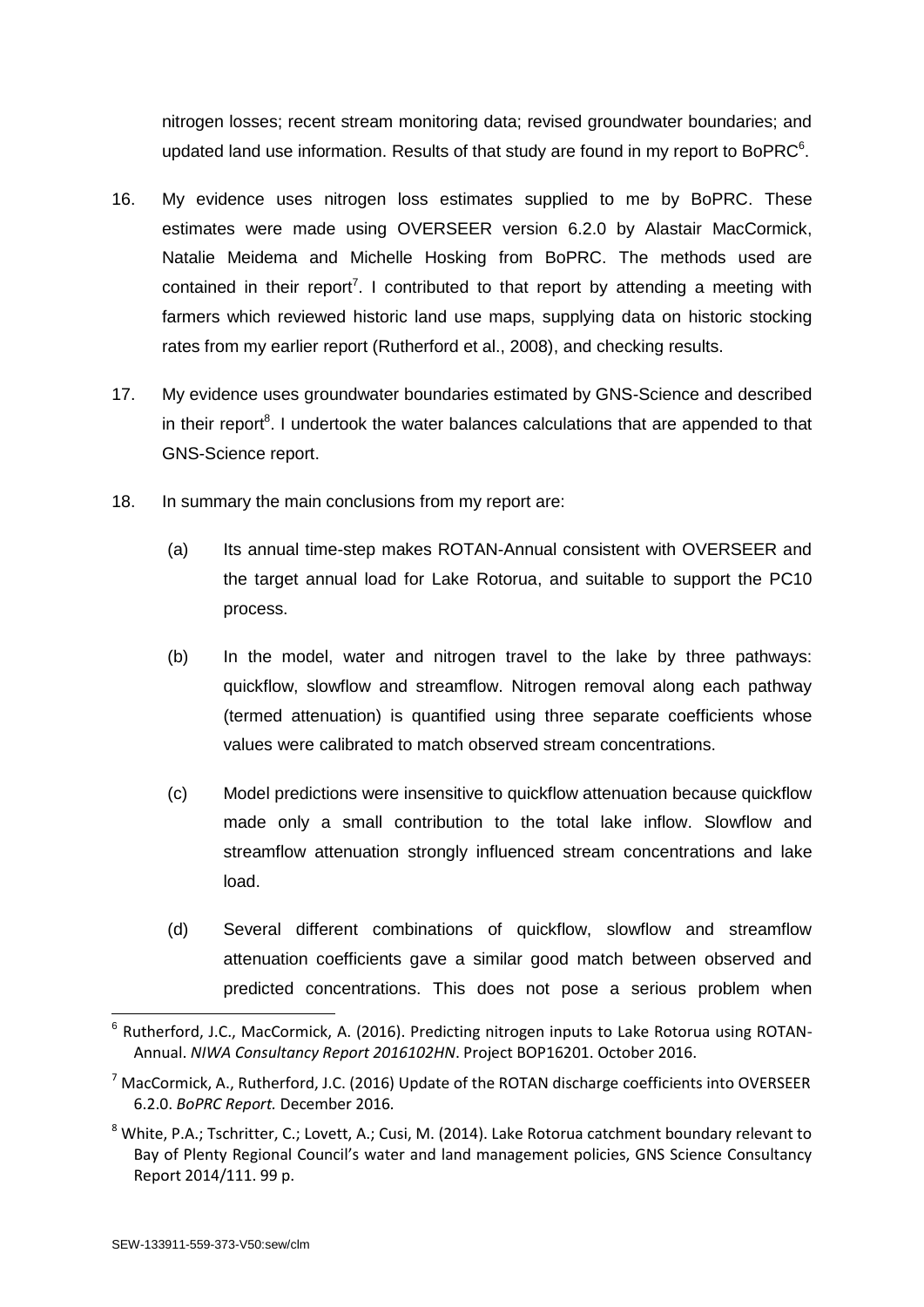predicting lake loads. The model was run using combinations of coefficients (termed a Monte Carlo simulation) and the statistical distributions of predicted lake loads calculated.

- (e) ROTAN-Annual predicted that the 'most likely' steady state load assuming current land use is 750 t y<sup>-1</sup> with a 95% confidence interval of 670-840 t y<sup>-1</sup>. The most likely load is not significantly different from the ROTAN-2011 estimate of 725 t  $y^{-1}$ . This confirms that the results of the 2011 study are still valid even though OVERSEER has changed, new groundwater boundaries have been defined and there are seven years more stream monitoring data.
- (f) ROTAN-Annual predicted that on average 42% of total nitrogen losses were attenuated (viz., did not reach the lake). This compares favourably with published estimates of catchment-scale attenuation in other catchments both in New Zealand and overseas.
- (g) For the loss reductions specified in PC10, the model predicts the steady-state lake load to be 425 t y<sup>-1</sup> with a 95% confidence interval of 390-460 t y<sup>-1</sup>. This is 5% higher than the target lake load of 405 t  $y<sup>-1</sup>$  but, given the uncertainty, the difference may not be statistically significant. These lake loads exclude rainfall on the lake of 30 t  $y^{-1}$ .
- (h) The statistical distributions of the measurements used to calibrate ROTAN-Annual and the model coefficients are unknown and there is no way they can be determined from the available information. Therefore, the 95% confidence interval of 390-460 t  $y^{-1}$  for the steady state lake load under PC10 is only approximate.
- (i) Nevertheless, there is only a low probability (circa 2.5%) the lake load will be less than, and a high probability (circa 97.5%) it will be greater than, 390 t y<sup>-1</sup>. There is only a low probability (c. 2.5%) the steady state lake load will be greater than, but a high probability (c. 97.5%) it will be less than, 460 t  $y^{-1}$ .
- (j) Without knowing the statistical distribution of the measurements and model coefficients it is not possible to estimate precisely the probability that the steady state lake load will be any particular value, such as the steady state target load of 405 t  $y^1$ .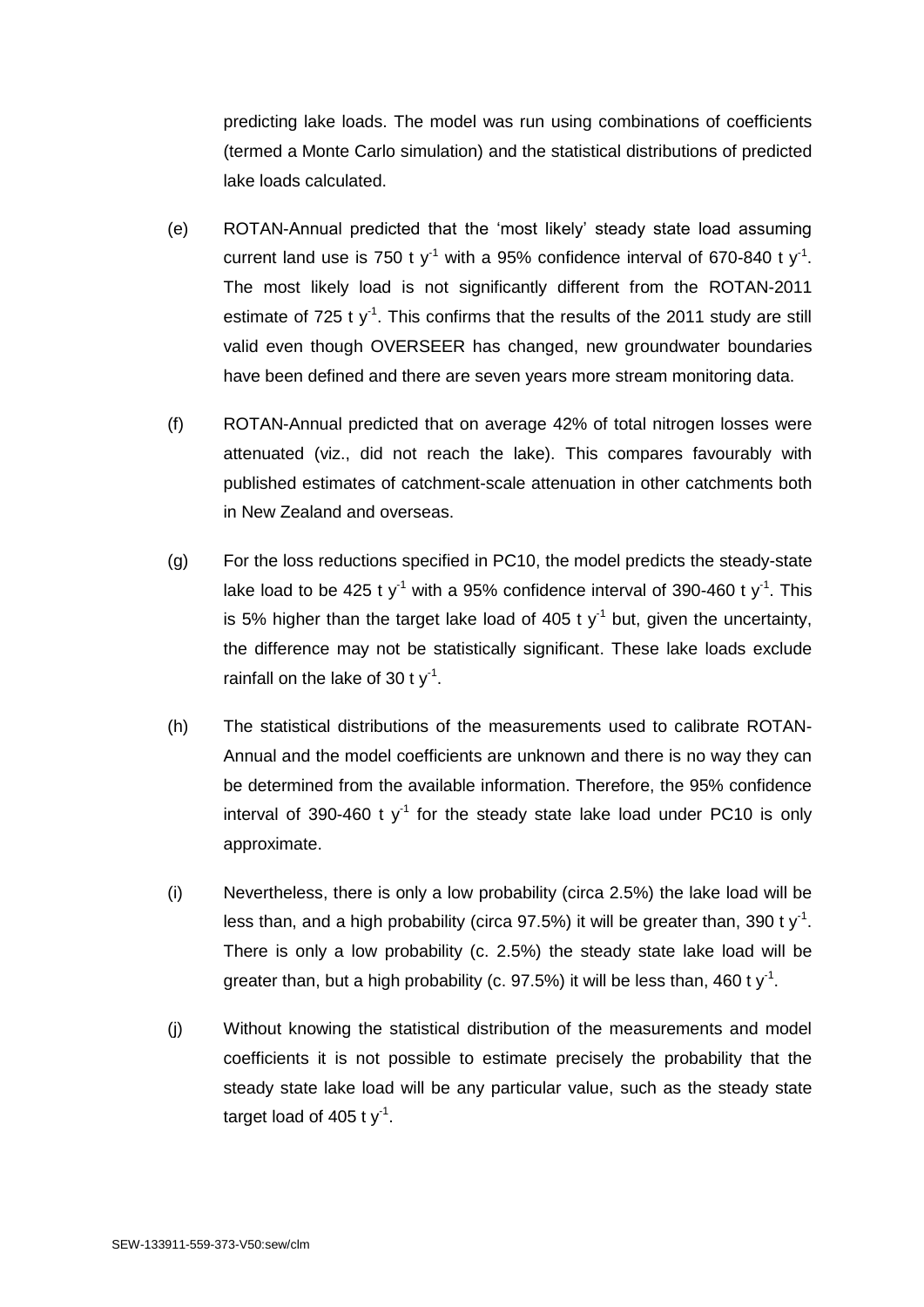- (k) If it is assumed that the distribution of predicted lake loads is uniform with upper and lower bounds of 390 and 460 t  $y^{-1}$  then there is a 21% probability the steady state lake load will be less than, and a 79% probability it will be greater than, the target of 405 t  $y^{-1}$ .
- (l) If it is assumed that the distribution is normal with upper and lower 95% limits of 390 and 460 t  $y^{-1}$  then there is a 13% probability the steady state lake load will be less than, and an 87% probability it will be greater than, the target of 405 t y<sup>-1</sup>.
- (m) Of more interest is the possibility that the steady state lake load will be greater or less than the target by an amount that will have a detectable effect on lake water quality. I do not know what the implications are of exceeding or not attaining the target lake load.
- (n) I assumed that provided the steady state lake load is within 10% of the target then lake water quality will meet the expectations of PC10. If so then the steady state lake load will need to lie between 365 and 446 t  $y<sup>-1</sup>$ .
- (o) I then assumed that the steady state lake load is either normally or uniformly distributed (as in Clauses (k) and (l) above).
- (p) Making these assumptions, I estimated that the probability that lake load reductions:
	- (i) will be more than required is negligibly small, and
	- (ii) will be less than required is 12-20%.
- (q) In my opinion:
	- (i) There is a negligible risk the nitrogen control measures in PC10 will be more than required to meet the lake target.
	- (ii) There is a risk (c. 12-20%) that nitrogen control measures will be less than required to meet the lake target.
	- (iii) The nitrogen control measures in PC10 will result in a significant reduction in current lake load which (on the basis of Professor Hamilton's evidence) will help improve lake water quality.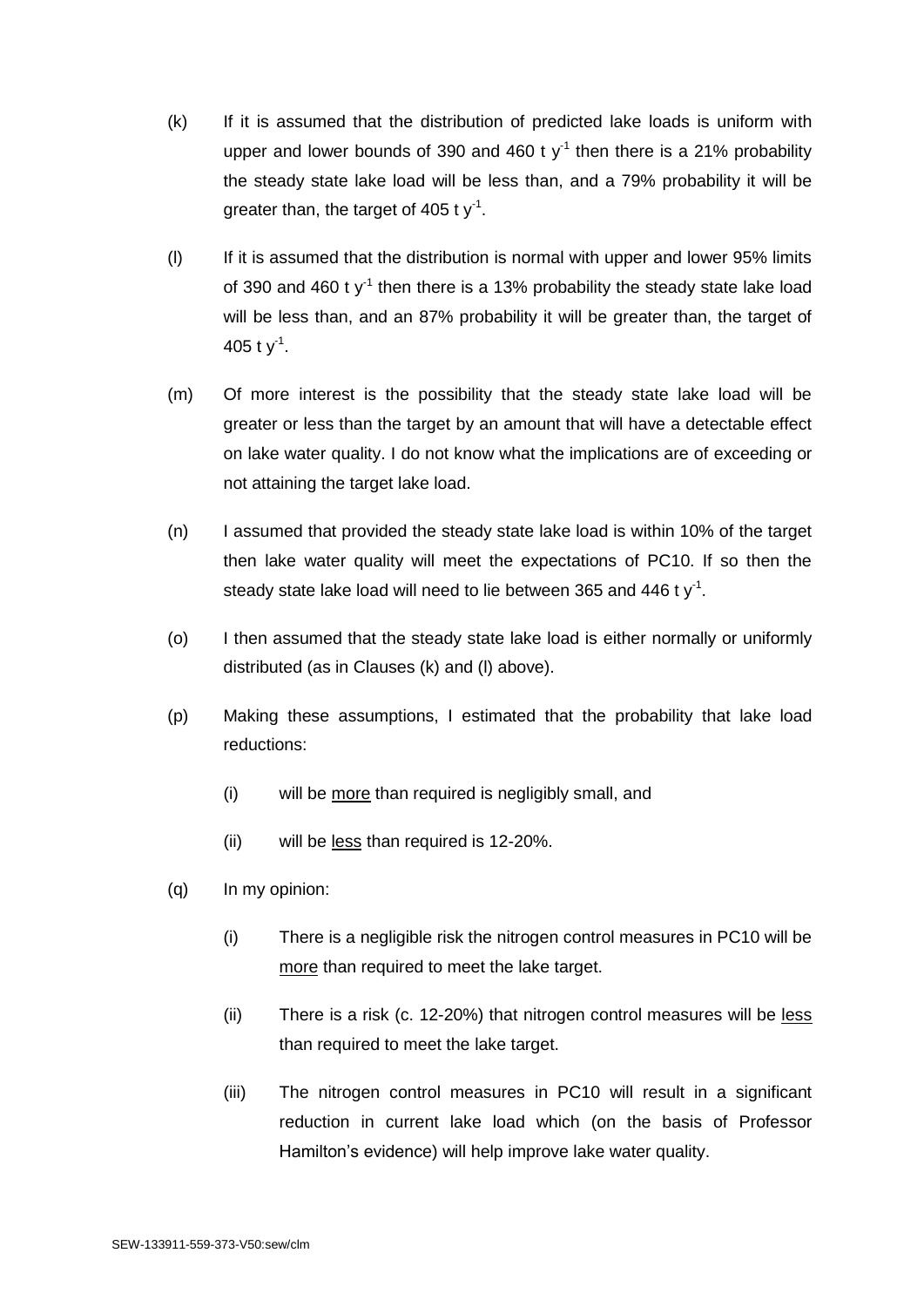- (r) ROTAN-Annual predicts that nitrogen reductions specified by BoPRC will reduce lake loads to within 25% of the target  $(405 \t{ t y}^{-1})$  within 25 years although steady-state may not be reached until after 2100.
- 19. Since the date of that report no new information has come to my attention that might alter my conclusions.

#### **Background materials and reports referenced**

- 20. In addition to the papers and reports referenced above, during the course of preparing this evidence I have had regard to the following documents and materials:
	- (a) the Council section 42A report
	- (b) evidence of Professor Hamilton and Andrew Bruere.

## **Basis of my opinion**

- 21. Its annual time-step makes ROTAN-Annual consistent with OVERSEER which reports nutrient loss at an annual time step. Its annual time-step also makes ROTAN-Annual consistent with the target load for Lake Rotorua. ROTAN-Annual is contained within one software platform (Microsoft Excel) runs quickly, and lends itself to calibration and sensitivity analysis. These features mean ROTAN-Annual is suitable for supporting the PC10 process. In contrast the original ROTAN-2011 model requires three software platforms (ArcGIS, Microsoft Access and Visual Basic) making calibration and sensitivity analysis difficult and time consuming. ROTAN-Annual complements the daily-weekly time-step ROTAN-2011 model which the University of Waikato uses to support its lake water quality modelling. .
- 22. Nitrogen is lost from pasture, forest and urban land driven by rainfall. Drainage carries soluble nitrogen into groundwater which may take years-decades to reach the lake (termed slowflow). Surface runoff carries soluble and insoluble nitrogen into drains and streams within hours-days (termed quickflow), although surface runoff is infrequent at Rotorua. Streams collect quickflow and slowflow and transport it to the lake (streamflow).
- 23. Not all nitrogen lost from the catchment reaches the lake because of removal along the delivery pathways (e.g., plant uptake and denitrification). The word attenuation is used to mean the difference between the nitrogen load at the point where it is generated and where it enters the lake.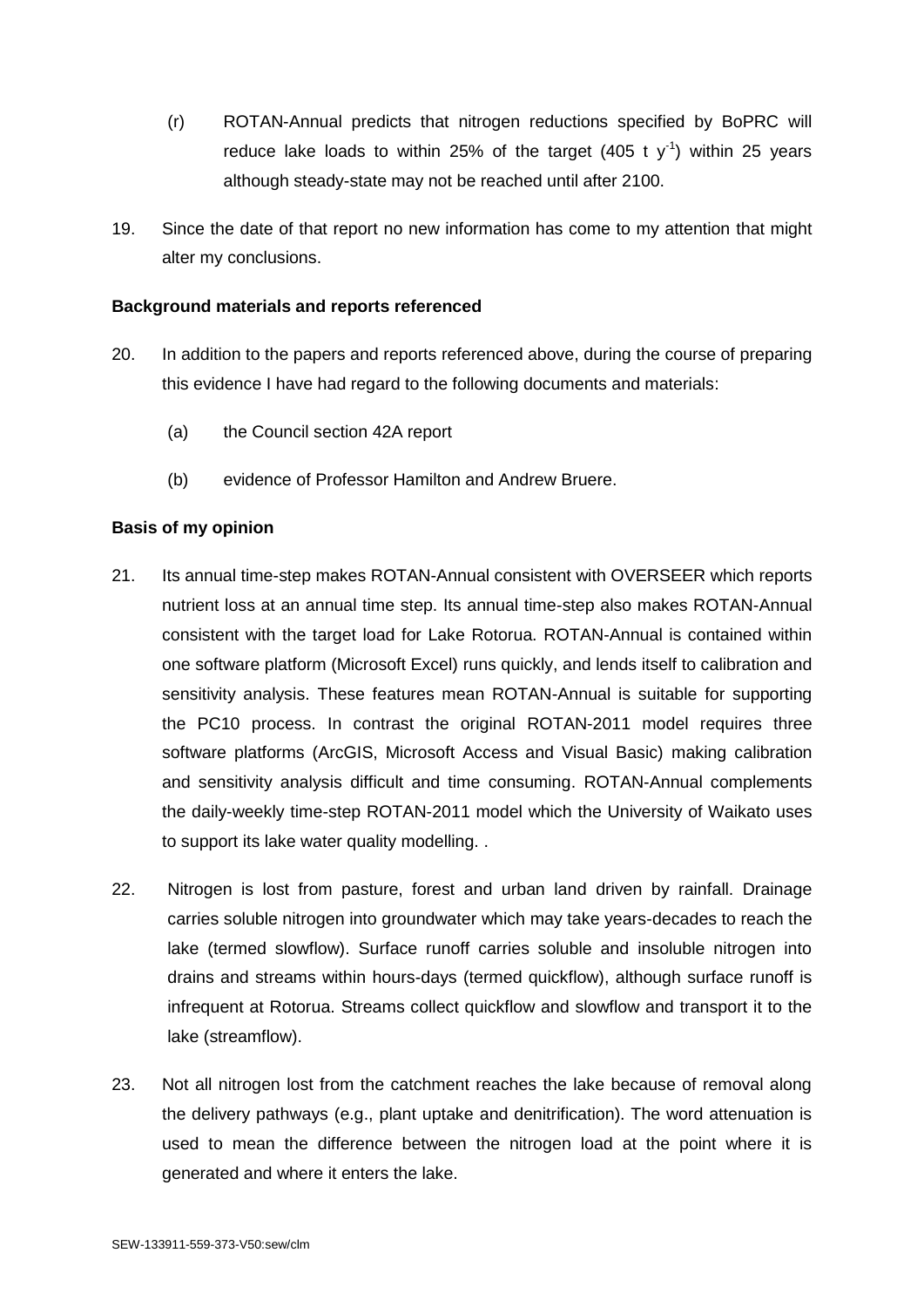- 24. In ROTAN-Annual separate attenuation coefficients are defined for each of the three pathways. During calibration, constraints were placed on the three attenuation coefficients based on published attenuation coefficients and/or calculations using published data.
- 25. Predicted annual flows matched observations within 95% confidence limits. Accurately predicting flow is important because OVERSEER predicts nitrogen losses as a flux (units kg  $y^{-1}$ ) and in ROTAN-Annual stream fluxes need to be divided by flow to get concentrations for comparison with observed stream concentrations. A satisfactory water balance increases confidence that groundwater catchments have been defined appropriately.
- 26. The model was calibrated using standard methods to identify combinations of the three attenuation coefficients that gave a good match between observed and predicted stream total nitrogen concentrations at ten monitoring locations over a 30 year period.
- 27. Model predictions were insensitive to quickflow attenuation because most Rotorua soils are permeable and surface runoff (quickflow) makes only a small contribution to the total lake inflow. The slowflow and streamflow attenuation coefficients strongly influenced stream concentrations and were found to be inversely correlated (viz., if the slowflow coefficient was high, the streamflow coefficient was low). This behaviour was expected. Despite being negatively correlated, the steady-state lake load was negatively correlated with both the slowflow and streamflow attenuation coefficients (viz., if the slowflow and streamflow coefficients were high, the lake load was low).
- 28. During calibration spatially uniform attenuation coefficients did not produce a satisfactory match between observed and predicted TN concentrations at all monitoring sites. The two possible reasons are that there are errors in the input or monitoring data, and/or that there are 'true' spatial differences in attenuation. Allowing attenuation coefficients to vary spatially did not significantly reduce uncertainty in predicted lake loads and resulted in differences between catchments that had no scientific basis.
- 29. Different combinations of quickflow, slowflow and streamflow attenuation coefficients gave a similar match between observed and predicted concentrations. This occurred because the three coefficients were calibrated using only stream nitrogen concentrations, albeit measured in ten different streams.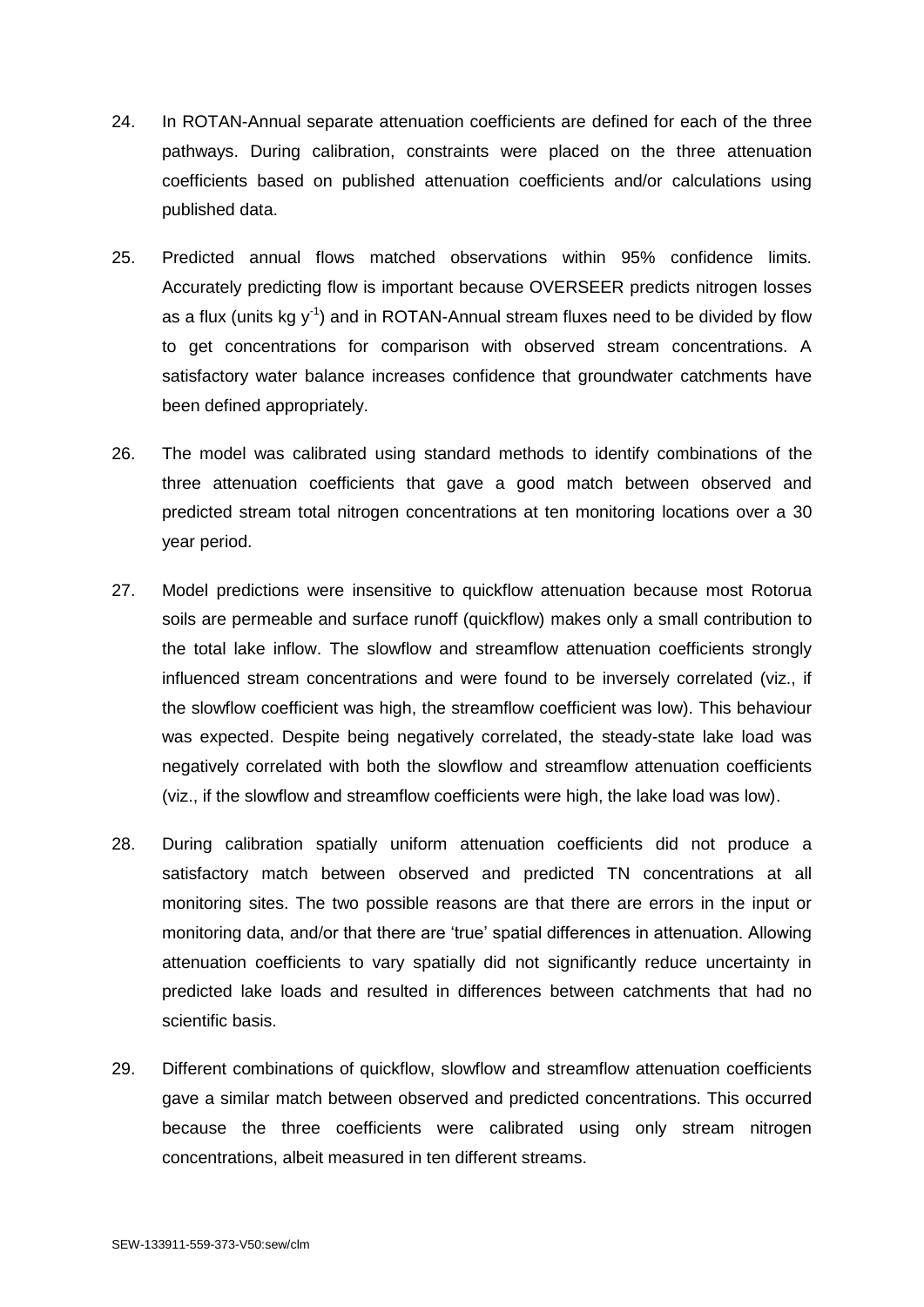- 30. There are insufficient data available to estimate attenuation coefficients independently of the model. Were there more information about groundwater nitrogen concentration, water age and land use history within the groundwater catchment, then the slowflow attenuation coefficient could be estimated independently from the model. This was attempted using the sparse data available and reduced uncertainty in the slowflow attenuation slightly.
- 31. Because several different combinations of attenuation coefficients were identified during calibration, a Monte Carlo simulation was used to predict the statistical distribution of lake loads. One thousand combinations of coefficients were selected randomly with the reasonable expectation that, although the predicted lake loads may be variable, they will be unbiased. The statistical distributions of predicted lake loads were then calculated.
- 32. It should be noted, however, that the current modelling provides no guidance on whether it is best to target quickflow (e.g., riparian buffer strips), slowflow (e.g., groundwater denitrification) or streamflow (e.g., aquatic plant growth) in order to reduce lake loads.
- 33. Following calibration, ROTAN-Annual predicted that the 'most likely' steady state load assuming current land use is 750-760 t y<sup>-1</sup> (excluding rainfall on the lake) with a 95% confidence interval of 670-840 t y<sup>-1</sup>. The ROTAN-2011 study estimated 725 t y<sup>-1</sup> which is not statistically significantly different from the ROTAN-Annual estimate.
- 34. Catchment-scale attenuation (viz., the sum of all nitrogen losses from land and point sources minus the load entering lake) was estimated to average 42% with a 95% confidence interval of 32%-50%. This compares favourably with published estimates of catchment-scale attenuation in other catchments both in New Zealand and overseas. The ROTAN-2011 study found that attenuation was negligibly small in nine of the ten major catchments. This was noted at the time to be a surprising finding. ROTAN-Annual used higher nitrogen losses (predicted by OVERSEER v 6.2.0) than the 2011 study (OVERSEER v 5.4.2) and observed stream concentrations could only be matched assuming 32%-50% attenuation.
- 35. Incorporating the loss reductions specified in PC10 by BoPRC, ROTAN-Annual predicted the 'most likely' steady-state lake load to be 420-440 t  $y^{-1}$  with a 95% confidence interval of 390-460 t y<sup>-1</sup>. The target lake load is 405 t y<sup>-1</sup> (viz., 435 t y<sup>-1</sup> including rainfall on the lake of 30 t y<sup>-1</sup>). The difference (15-35 t y<sup>-1</sup>) suggests that the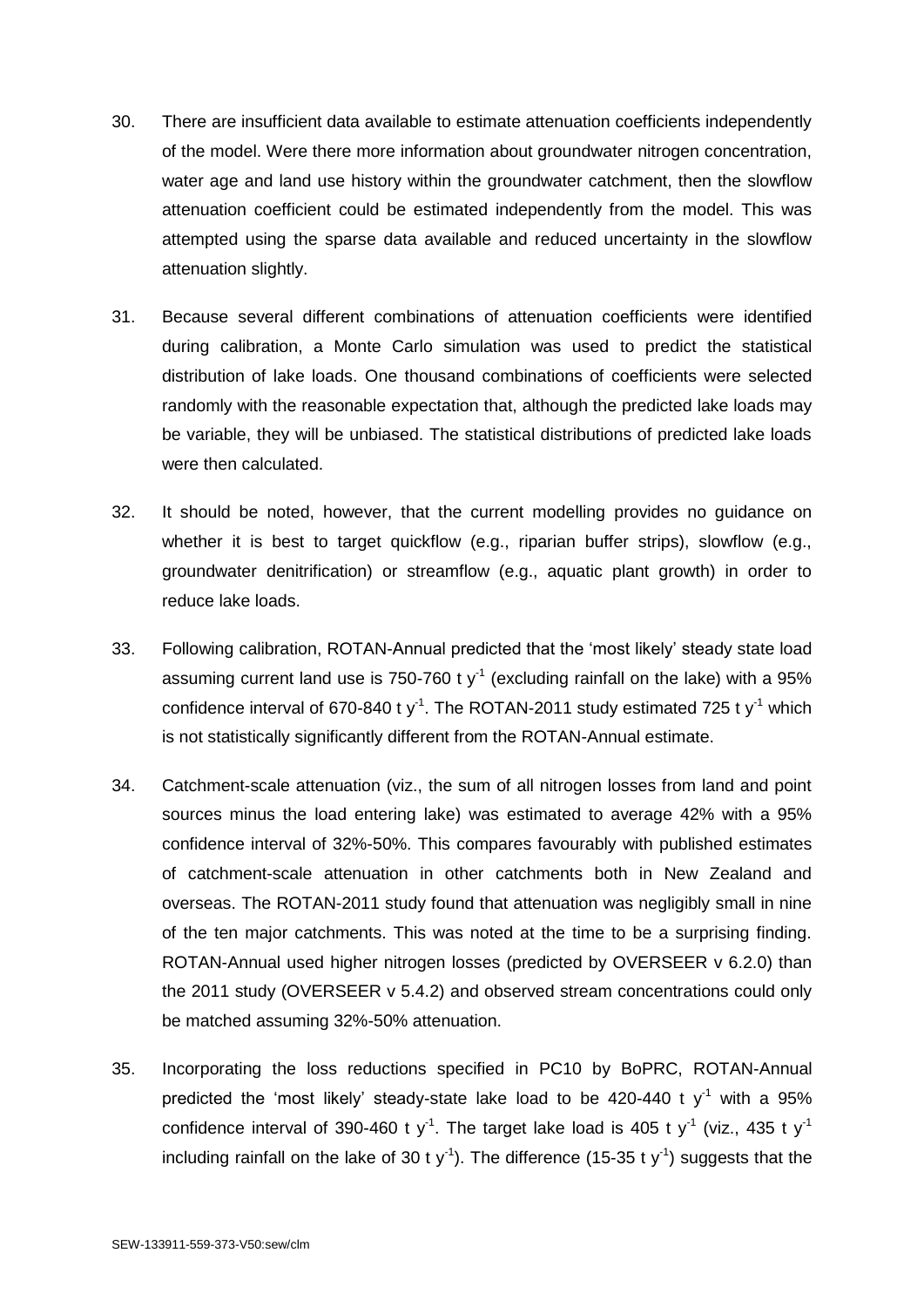loss reductions specified by BoPRC, while significantly reducing lake loads, may not reach the target of 405 t  $y^{-1}$ .

- 36. Since upper bound uncertainty may be as high as 10%, the 'most likely' lake load may not be significantly different from the target. On the other hand, the target reductions were set based on ROTAN-2011 modelling which used OVERSEER version 5.4.2. While engineering and gorse control measures targets were not based on OVERSEER modelling, the percentage reductions achieved through these measures is lower in this ROTAN-Annual study (15%) than in the ROTAN-2011 study (25%).
- 37. Calibration and recovery rate are affected by groundwater travel times. ROTAN-2011 and ROTAN-Annual were both calibrated to match the mean residence times (MRTs) measured in each of the major springs and streams. However, ROTAN-2011 models a small number of large aquifers, whereas ROTAN-Annual models a large number of small aquifers. ROTAN-Annual predicts a slower recovery rate than ROTAN-2011. The rapid recovery predicted by ROTAN-2011 was unexpected and raised questions about whether large aquifers can realistically be assumed to be fully-mixed, even though their MRTs matched published values.
- 38. ROTAN-Annual model assumes that groundwater travel times vary linearly with distance from where drainage occurs to where groundwater re-emerges – an assumption that is untested. However, predictions were found to be insensitive to groundwater travel time and two published estimates of MRTs gave very similar steady-state lake loads.
- 39. ROTAN-Annual predicts that nitrogen reductions specified by BoPRC are likely to reduce lake loads to within 25% of the target within 25 years although steady-state may not be reached until after 2100.

## **Reports/Update**

- 40. I am not aware of reports that criticise my evidence or supporting reports. My reports have been peer reviewed within NIWA, GNS-Science and/or BoPRC. Any issues raised were addressed prior to final publication.
- 41. A copy of the ROTAN-Annual report is attached to my evidence as Appendix 1.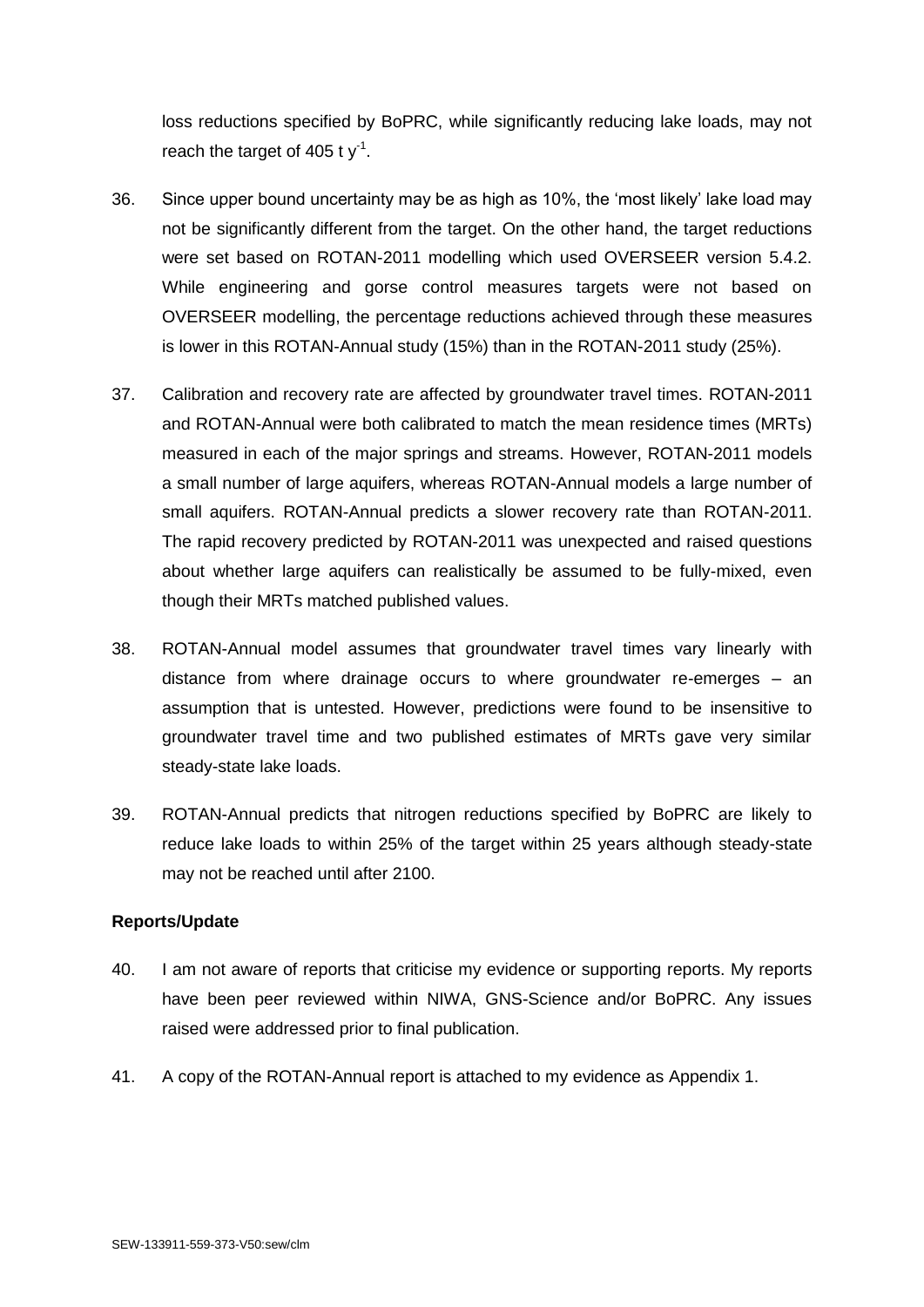# **Conclusion**

42. In my opinion:

- (a) The nitrogen loss reductions specified in PC10 are likely to achieve a steadystate lake load of 420 t  $y<sup>-1</sup>$  which is close to (5% higher than) the target of 405 t y<sup>-1</sup> (disregarding rainfall on the lake of 30 t y<sup>-1</sup>).
- (b) The 95% confidence interval of the steady-state lake load is 390-460 t  $y^{-1}$ . This means there is only a 2.5% probability it will be less than 390 t  $y<sup>-1</sup>$  and a 97.5% probability it will be more than 390 t  $y^{-1}$ . Conversely there is a 97.5% probability it will be less than 460 t  $y<sup>-1</sup>$  and only a 2.5% probability it will be more than  $460$  t y<sup>-1</sup>.
- (c) Within this confidence interval, it is not possible to estimate precisely the probabilities of different steady-state lake loads.
- (d) Nevertheless, it is assumed that:
	- (i) the objectives of PC10 will be met provided the steady state lake load is within 10% of the target, and
	- (ii) the distributions of lake load are either normal or uniform,
- (e) Then the probability the lake load reductions will be
	- (i) more than required is negligibly small
	- (ii) will be less than required is 12-20%
- (f) Lake loads are likely to reduce nitrogen loads on Lake Rotorua to within 25% of the target load within circa 25 years although the full benefits will not occur before 2100.
- (g) The main reason is that aquifers have mean residence times that vary between 15.5 years (Ngongotaha) and 145 years (Waingaehe). Aquifers with short residence times are likely to approach steady state within the term of PC10 but those with long residence times will take a long time to reach steady state.